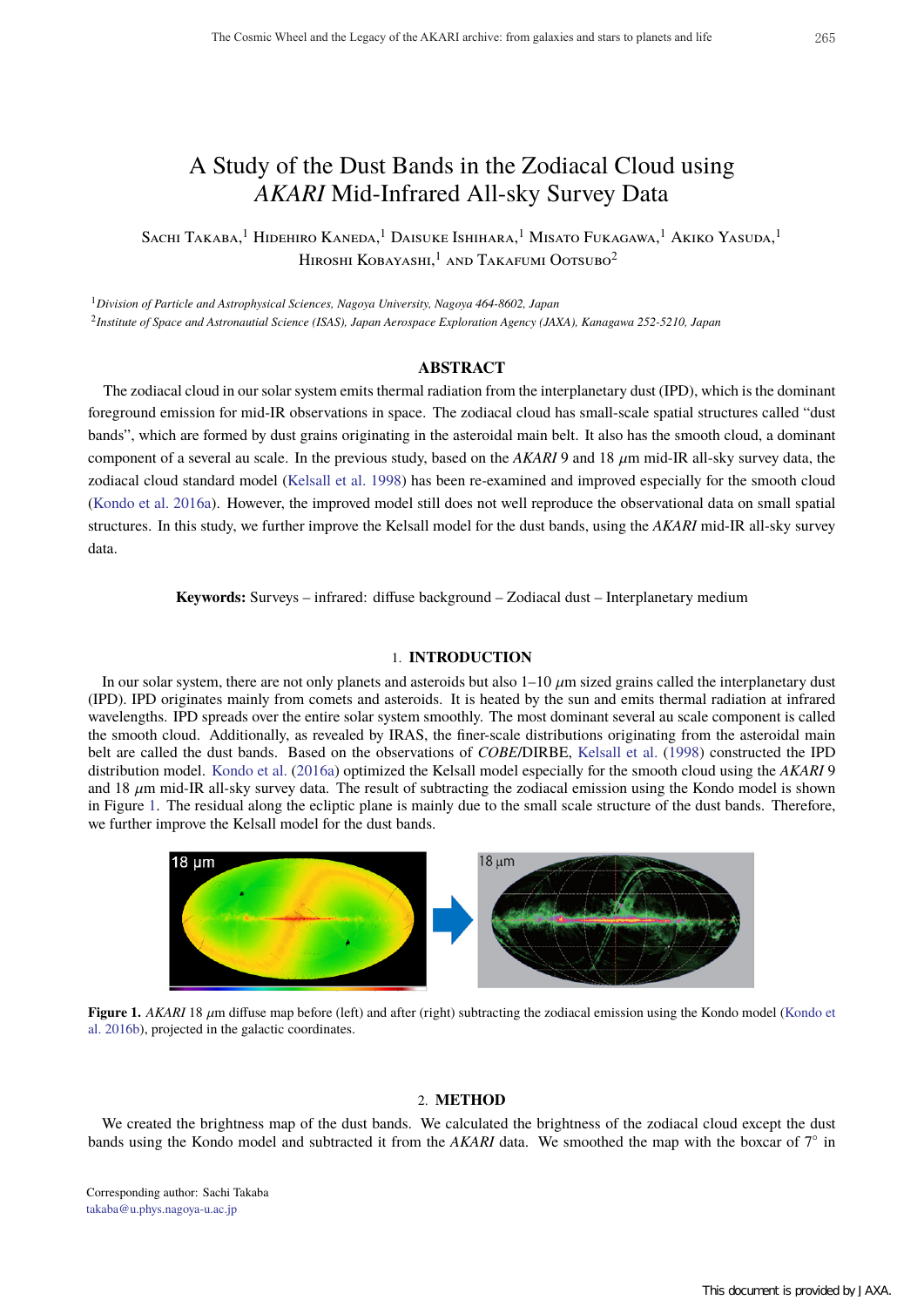#### P11 - 2 S. TAKABA ET AL.

width along the ecliptic longitude to enhance the structure of the dust bands. The width of 7° is determined to minimize the standard deviations consisting of the random errors and intrinsic variations of the zodiacal emission. The smoothed map after subtracting the zodiacal light except the dust bands is shown in Figure 2. Based on this brightness map, we tried to improve the Kelsall model, using the following equation:

$$
n(X, Y, Z) = \frac{n}{R} \exp\left[-\left(\frac{\zeta}{h}\right)^6\right] \left[1 + \frac{1}{\nu} \left(\frac{\zeta}{h}\right)^p\right] \left\{1 - \exp\left(-\left(\frac{R}{R_{\rm in}}\right)^{20}\right)\right\},\
$$
  
\n
$$
\zeta \equiv |Z/R|, \qquad R = R(X, Y, Z, i, \Omega), \qquad \zeta = \zeta(X, Y, Z, i, \Omega),
$$
  
\n(1)

where  $(X, Y, Z)$  indicates the three-dimensional position in our Solar System and *R* is the distance from the sun  $((X, Y, Z)$  $(0, 0, 0)$ ). These four parameters are normalized by 1 au. The model parameters for the dust bands are listed in Table. 1.

| Parameter    | Comments                              |  |  |
|--------------|---------------------------------------|--|--|
| n            | Density at 3 au in units of $au^{-1}$ |  |  |
| h            | Scale height [deg]                    |  |  |
| v, p         | Shape parameter                       |  |  |
| $R_{\rm in}$ | Inner radius [au]                     |  |  |
| i            | Inclination [deg]                     |  |  |
|              | Ascending node [deg]                  |  |  |

**Table 1.** Model parameters for the dust bands, using in Equation (1).



Figure 2. Brightness maps after subtracting the zodiacal emission except for the dust band component on the leading and trailing sides, projected in the ecliptic coordinates. The regions affected by the earthshine are masked. The horizontal component near the ecliptic plane corresponds to the dust bands and the curve passing the dust bands is the galactic plane. The white lines indicate the positions of the latitudinal profiles shown in Figure. 3.

## 3. **RESULT**

We show the latitudinal profiles of the brightness of the dust bands at 4 positions (at  $\lambda = 5^{\circ}$ , 120°, 190°, 300°) in Figure 3. From the visual inspection of these profiles, we confirm the following features:

- Brightness peaks are present at  $\beta \approx -10^{\circ}, 0^{\circ}$ , and  $10^{\circ}$ . The peaks at  $\beta \approx \pm 10^{\circ}$  originate from the same asteroid family and this pair of the peaks is called "dust band 1". The single broad peak at  $\beta \approx 0^{\circ}$  seems to be composed of two peaks at  $\beta \approx \pm 1.4^{\circ}$ , which also originate from another asteroid family. This pair of the peaks is called "dust" band 2".
- The brightness is different between the south and north peaks. In particular, in dust band 2, the peak which is nearer to the ecliptic plane is fainter than the other one (see the profiles at  $\lambda = 5^\circ$  and 190°), calling for an asymmetrical distribution with respect to their midplanes.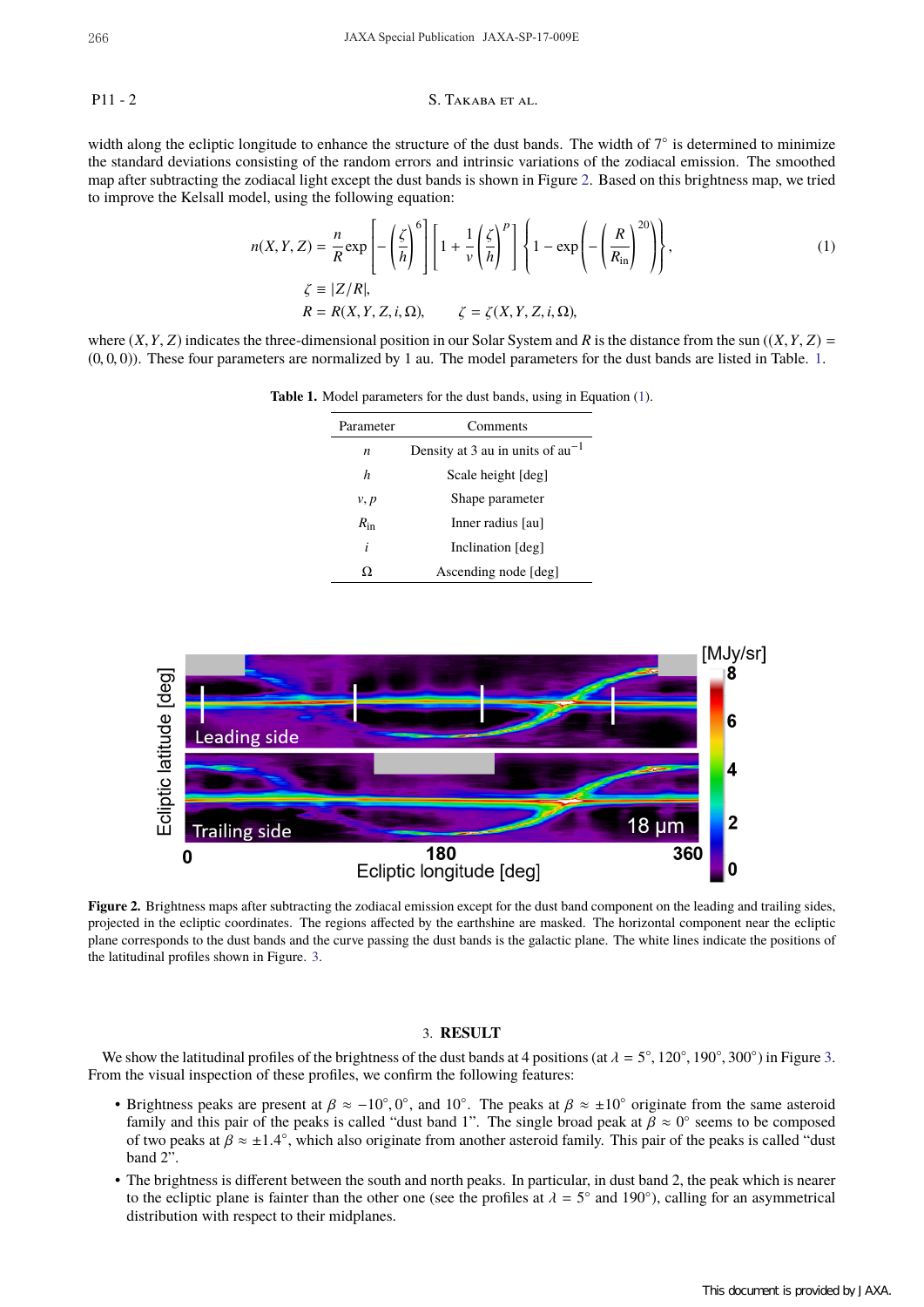A Study of the Dust Bands in the Zodiacal Cloud P11 - 3

- The shape of the profile is reversed toward a 180 $\degree$  opposite direction (see the profiles at  $\lambda = 120\degree$  and 300 $\degree$ )
- There is likely peaks at  $\beta \approx \pm 17^{\circ}$  (see the profiles at  $\lambda = 5^{\circ}$  and 190°).

First, we reliably estimate the inclination angles, *i*, the ascending nodes of the midplanes for the dust bands, Ω, their inner radii,  $R_{\text{in}}$ , the scale heights,  $h$ , as a function of the longitude, using Equation (1). The result is shown in Table 2. Then, using  $i$ ,  $\Omega$ ,  $R_{in}$ , and *h* thus determined, we optimize the latitudinal profiles by adjusting the other parameters in Equation (1) and also introducing a modulation factor in the shape parameter  $\nu$  to reproduce the asymmetric distributions. As a result, we successfully improve the model for the dust bands. We will report detailed procedures and results in a separate paper.



**Figure 3.** Latitudinal profiles of the brightness of the dust bands at  $\lambda = 5^\circ$ , 120 $^\circ$ , 190 $^\circ$  and 300 $^\circ$ , as denoted in the upper panel of Figure 2.

| Parameters       | Kelsall et al. (1998) This study |                  |  |
|------------------|----------------------------------|------------------|--|
| Dust band 1      |                                  |                  |  |
| i                | $0.56^\circ$                     | $1.15^\circ$     |  |
| Ω                | $80^\circ$                       | $93^\circ$       |  |
| $R_{\rm in}$     | $1.5 \text{ au}$                 | 1.47 au          |  |
| $\boldsymbol{h}$ | $8.78^\circ$                     | 8.78°            |  |
| Dust band 2      |                                  |                  |  |
| i                | $1.2^\circ$                      | $1.15^\circ$     |  |
| Ω                | $30.3^\circ$                     | $71^{\circ}$     |  |
| $R_{\rm in}$     | $0.94$ au                        | $1.0 \text{ au}$ |  |
| h                | $1.99^\circ$                     | $1.55^{\circ}$   |  |

**Table 2.** Parameters in Kelsall et al. (1998) and in this study.